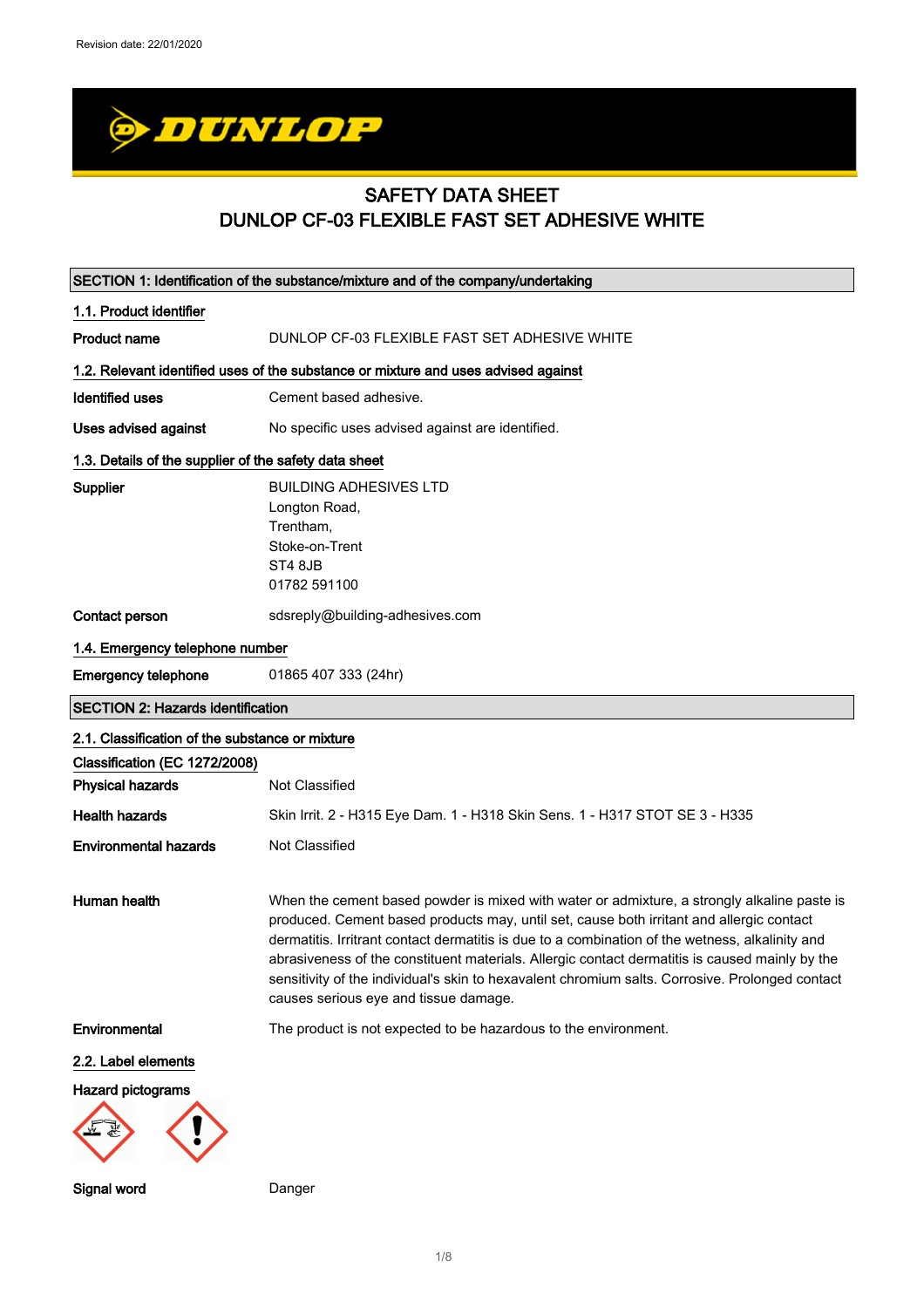| <b>Hazard statements</b>        | H315 Causes skin irritation.<br>H317 May cause an allergic skin reaction.<br>H318 Causes serious eye damage.<br>H335 May cause respiratory irritation.                                                                                                                                                                                                                                                 |
|---------------------------------|--------------------------------------------------------------------------------------------------------------------------------------------------------------------------------------------------------------------------------------------------------------------------------------------------------------------------------------------------------------------------------------------------------|
| <b>Precautionary statements</b> | P <sub>102</sub> Keep out of reach of children.<br>P261 Avoid breathing dust.<br>P280 Wear protective gloves/ protective clothing/ eye protection/ face protection.<br>P305+P351+P338 IF IN EYES: Rinse cautiously with water for several minutes. Remove<br>contact lenses, if present and easy to do. Continue rinsing.<br>P501 Dispose of contents/ container in accordance with local regulations. |
| Contains                        | ORDINARY PORTLAND CEMENT, CALCIUM SULFOALUMINATE CEMENT                                                                                                                                                                                                                                                                                                                                                |

2.3. Other hazards

## SECTION 3: Composition/information on ingredients

## 3.2. Mixtures

| <b>ORDINARY PORTLAND CEMENT</b>                                                                               |                                                                     | 10-30% |
|---------------------------------------------------------------------------------------------------------------|---------------------------------------------------------------------|--------|
| CAS number: 65997-15-1                                                                                        | EC number: 266-043-4                                                |        |
| <b>Classification</b><br>Skin Irrit. 2 - H315<br>Eye Dam. 1 - H318<br>Skin Sens. 1 - H317<br>STOT SE 3 - H335 |                                                                     |        |
| <b>CALCIUM SULFOALUMINATE CEMENT</b><br>CAS number: 12004-14-7                                                |                                                                     | 5-10%  |
| <b>Classification</b><br>Skin Irrit. 2 - H315<br>Eye Dam. 1 - H318<br>Skin Sens. 1 - H317<br>STOT SE 3 - H335 |                                                                     |        |
|                                                                                                               | The full text for all hazard statements is displayed in Section 16. |        |
| <b>Composition comments</b>                                                                                   |                                                                     |        |

## SECTION 4: First aid measures

| 4.1. Description of first aid measures |                                                                                                                                                                                             |  |
|----------------------------------------|---------------------------------------------------------------------------------------------------------------------------------------------------------------------------------------------|--|
| General information                    | Consult a physician for specific advice.                                                                                                                                                    |  |
| Inhalation                             | Move affected person to fresh air at once. Rinse nose and mouth with water. Get medical<br>attention if any discomfort continues.                                                           |  |
| Ingestion                              | Never give anything by mouth to an unconscious person. Do not induce vomiting. Rinse<br>mouth thoroughly with water. Get medical attention immediately.                                     |  |
| <b>Skin contact</b>                    | Remove affected person from source of contamination. Remove contaminated clothing. Wash<br>skin thoroughly with soap and water. Get medical attention if irritation persists after washing. |  |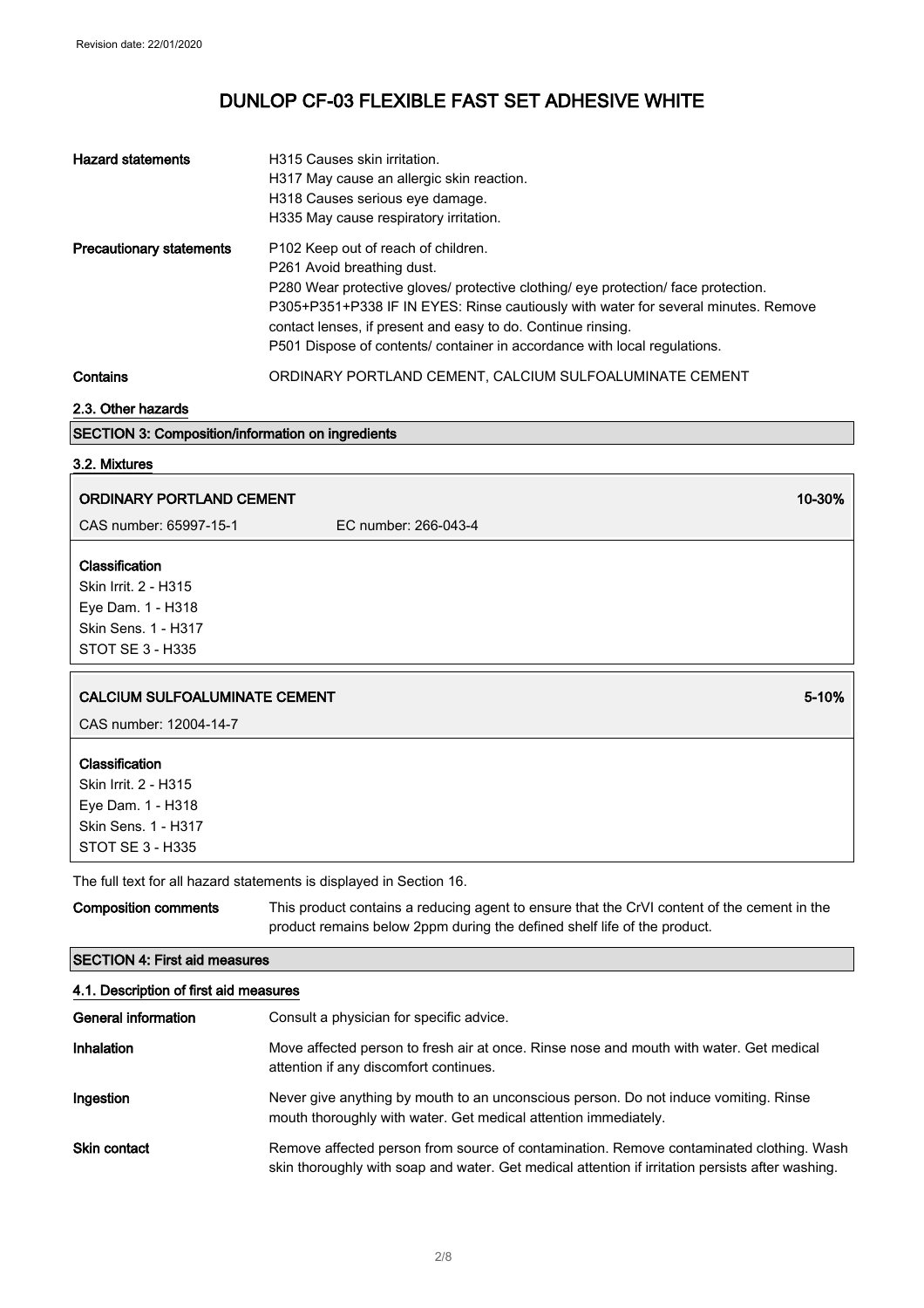| Eye contact                                                | Remove affected person from source of contamination. Do not rub eye. Remove any contact<br>lenses and open eyelids wide apart. Continue to rinse for at least 15 minutes. Get medical<br>attention immediately. Continue to rinse.                                                                                                                                                                                                                                                              |
|------------------------------------------------------------|-------------------------------------------------------------------------------------------------------------------------------------------------------------------------------------------------------------------------------------------------------------------------------------------------------------------------------------------------------------------------------------------------------------------------------------------------------------------------------------------------|
|                                                            | 4.2. Most important symptoms and effects, both acute and delayed                                                                                                                                                                                                                                                                                                                                                                                                                                |
| Inhalation                                                 | Frequent inhalation of dust over a long period of time increases the risk of developing lung<br>diseases.                                                                                                                                                                                                                                                                                                                                                                                       |
| Ingestion                                                  | May cause chemical burns in mouth and throat.                                                                                                                                                                                                                                                                                                                                                                                                                                                   |
| Skin contact                                               | May cause serious chemical burns to the skin.                                                                                                                                                                                                                                                                                                                                                                                                                                                   |
| Eye contact                                                | May cause severe eye irritation. May cause blurred vision and serious eye damage.                                                                                                                                                                                                                                                                                                                                                                                                               |
|                                                            | 4.3. Indication of any immediate medical attention and special treatment needed                                                                                                                                                                                                                                                                                                                                                                                                                 |
| Notes for the doctor                                       | No specific recommendations. If in doubt, get medical attention promptly.                                                                                                                                                                                                                                                                                                                                                                                                                       |
| <b>SECTION 5: Firefighting measures</b>                    |                                                                                                                                                                                                                                                                                                                                                                                                                                                                                                 |
| 5.1. Extinguishing media                                   |                                                                                                                                                                                                                                                                                                                                                                                                                                                                                                 |
| Suitable extinguishing media                               | The product is not flammable. Use fire-extinguishing media suitable for the surrounding fire.                                                                                                                                                                                                                                                                                                                                                                                                   |
| 5.2. Special hazards arising from the substance or mixture |                                                                                                                                                                                                                                                                                                                                                                                                                                                                                                 |
| Specific hazards                                           | Protection against nuisance dust must be used when the airborne concentration exceeds 10<br>mg/m3. No unusual fire or explosion hazards noted.                                                                                                                                                                                                                                                                                                                                                  |
| <b>Hazardous combustion</b><br>products                    | Thermal decomposition or combustion may liberate carbon oxides and other toxic gases or<br>vapours. Oxides of carbon.                                                                                                                                                                                                                                                                                                                                                                           |
| 5.3. Advice for firefighters                               |                                                                                                                                                                                                                                                                                                                                                                                                                                                                                                 |
| Protective actions during<br>firefighting                  | No specific firefighting precautions known.                                                                                                                                                                                                                                                                                                                                                                                                                                                     |
| for firefighters                                           | Special protective equipment  Wear chemical protective suit.                                                                                                                                                                                                                                                                                                                                                                                                                                    |
| <b>SECTION 6: Accidental release measures</b>              |                                                                                                                                                                                                                                                                                                                                                                                                                                                                                                 |
|                                                            | 6.1. Personal precautions, protective equipment and emergency procedures                                                                                                                                                                                                                                                                                                                                                                                                                        |
| <b>Personal precautions</b>                                | Wear protective clothing as described in Section 8 of this safety data sheet.                                                                                                                                                                                                                                                                                                                                                                                                                   |
| 6.2. Environmental precautions                             |                                                                                                                                                                                                                                                                                                                                                                                                                                                                                                 |
| <b>Environmental precautions</b>                           | Do not discharge into drains or watercourses or onto the ground.                                                                                                                                                                                                                                                                                                                                                                                                                                |
| 6.3. Methods and material for containment and cleaning up  |                                                                                                                                                                                                                                                                                                                                                                                                                                                                                                 |
| Methods for cleaning up                                    | Avoid contact with skin or inhalation of spillage, dust or vapour. Dampen spillage with water.<br>Absorb in vermiculite, dry sand or earth and place into containers. Avoid the spillage or runoff<br>entering drains, sewers or watercourses. Collect and place in suitable waste disposal<br>containers and seal securely. Label the containers containing waste and contaminated<br>materials and remove from the area as soon as possible. Flush contaminated area with plenty<br>of water. |
| 6.4. Reference to other sections                           |                                                                                                                                                                                                                                                                                                                                                                                                                                                                                                 |
| Reference to other sections                                | Wear protective clothing as described in Section 8 of this safety data sheet.                                                                                                                                                                                                                                                                                                                                                                                                                   |

## **SECTION 7: Handling and storage**

## 7.1. Precautions for safe handling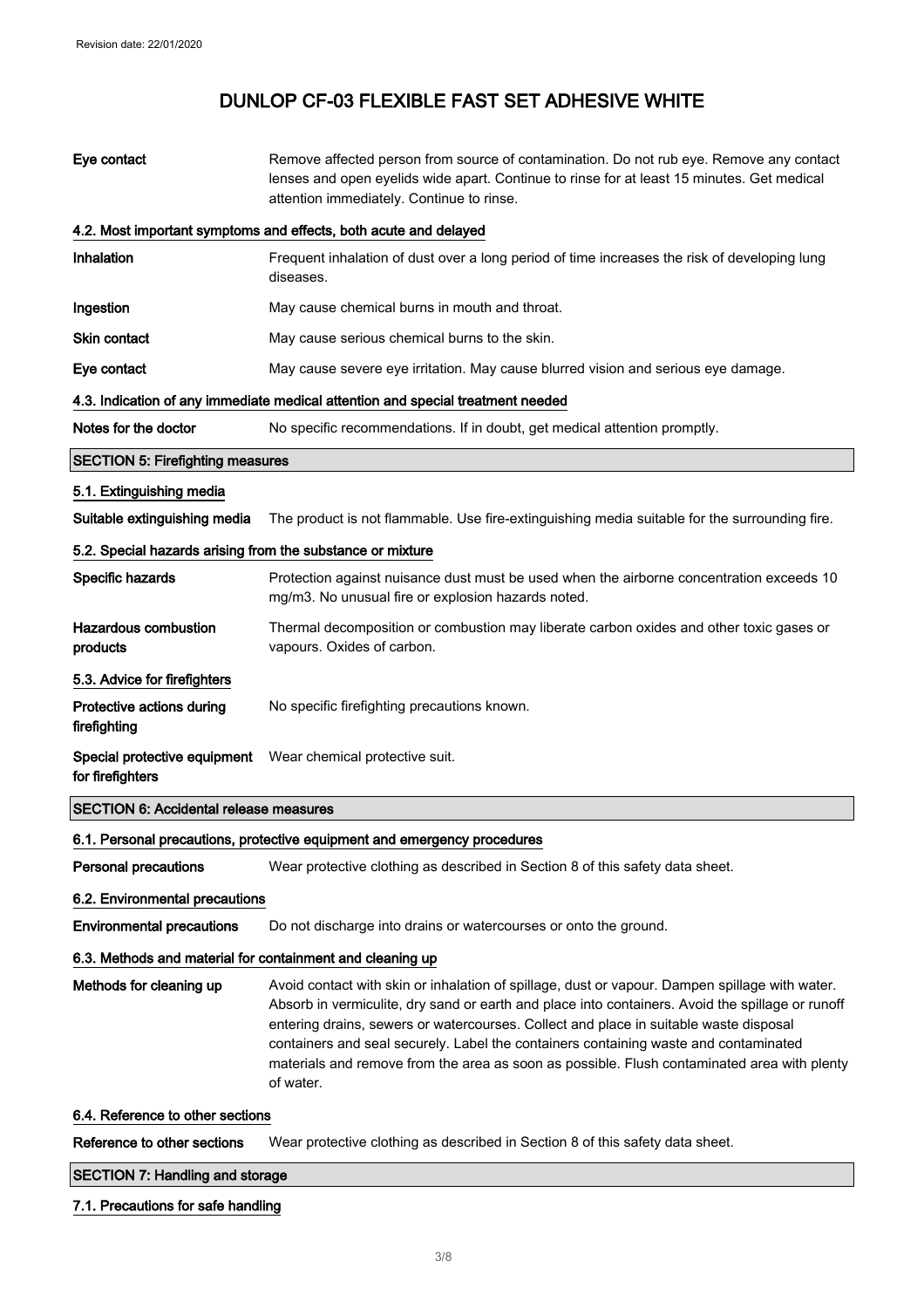| Usage precautions                                                 | Avoid spilling. Avoid contact with skin and eyes. Provide adequate ventilation. Avoid handling<br>which leads to dust formation. |
|-------------------------------------------------------------------|----------------------------------------------------------------------------------------------------------------------------------|
| 7.2. Conditions for safe storage, including any incompatibilities |                                                                                                                                  |
| <b>Storage precautions</b>                                        | Store in tightly-closed, original container in a dry, cool and well-ventilated place. Keep only in<br>the original container.    |
| 7.3. Specific end use(s)                                          |                                                                                                                                  |
| Specific end use(s)                                               | The identified uses for this product are detailed in Section 1.2.                                                                |
| SECTION 8: Exposure controls/Personal protection                  |                                                                                                                                  |
|                                                                   |                                                                                                                                  |

#### 8.1. Control parameters

protection

## Occupational exposure limits

## ORDINARY PORTLAND CEMENT

Long-term exposure limit (8-hour TWA): WEL 10 mg/m<sup>3</sup> inhalable dust Long-term exposure limit (8-hour TWA): WEL 4 mg/m<sup>3</sup> respirable dust

#### CALCIUM SULFOALUMINATE CEMENT

Long-term exposure limit (8-hour TWA): WEL 10 mg/m<sup>3</sup> inhalable dust Long-term exposure limit (8-hour TWA): WEL 4 mg/m<sup>3</sup> respirable dust WEL = Workplace Exposure Limit

| Ingredient comments | WEL = Workplace Exposure Limits |
|---------------------|---------------------------------|

## LITHIUM CARBONATE (CAS: 554-13-2)

| <b>DNEL</b>                         | - Inhalation; Long term systemic effects: 10 mg/m <sup>3</sup><br>- Dermal; Long term systemic effects: 64 mg/kg/day                   |
|-------------------------------------|----------------------------------------------------------------------------------------------------------------------------------------|
| <b>PNEC</b>                         | - Fresh water; Intermittent release 0.9 mg/l                                                                                           |
| 8.2. Exposure controls              |                                                                                                                                        |
| Protective equipment                |                                                                                                                                        |
|                                     |                                                                                                                                        |
| Appropriate engineering<br>controls | Provide adequate ventilation. Avoid inhalation of vapours. Observe any occupational<br>exposure limits for the product or ingredients. |

Eye/face protection Wear chemical splash goggles. Personal protective equipment for eye and face protection should comply with European Standard EN166.

Hand protection Gloves made from the following material may provide suitable chemical protection: Nitrile rubber. The selected gloves should have a breakthrough time of at least >8 hours. The most suitable glove should be chosen in consultation with the glove supplier/manufacturer, who can provide information about the breakthrough time of the glove material.

Other skin and body Wear appropriate clothing to prevent any possibility of skin contact.

Hygiene measures **Provide eyewash station.** Do not smoke in work area. Wash at the end of each work shift and before eating, smoking and using the toilet. Promptly remove any clothing that becomes contaminated. Do not eat, drink or smoke when using this product.

Respiratory protection If ventilation is inadequate, suitable respiratory protection must be worn. Use respiratory equipment with particle filter type P2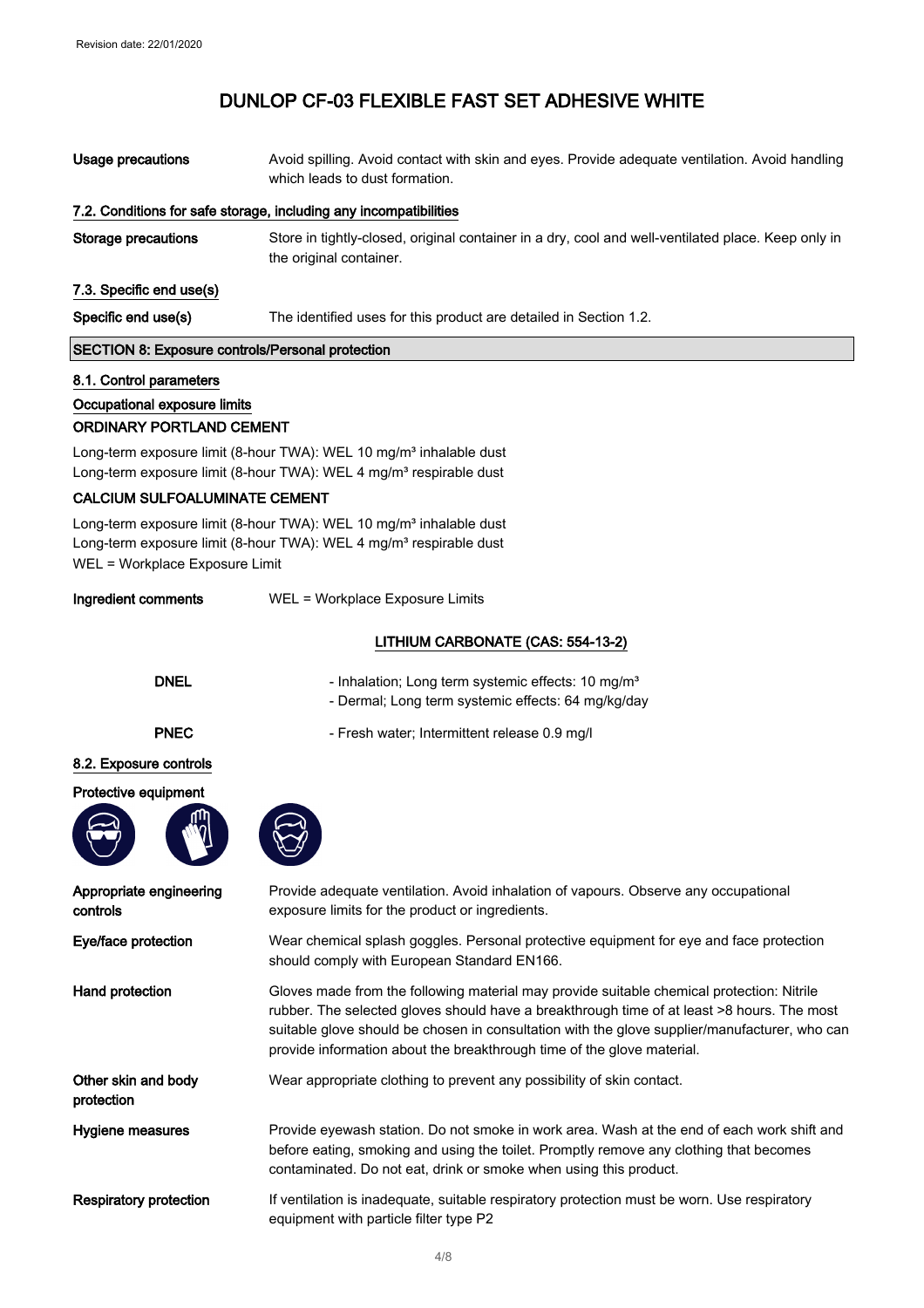| <b>Thermal hazards</b>                                         | Not applicable.                                                         |
|----------------------------------------------------------------|-------------------------------------------------------------------------|
| <b>Environmental exposure</b><br>controls                      | Avoid release to the environment.                                       |
| <b>SECTION 9: Physical and chemical properties</b>             |                                                                         |
| 9.1. Information on basic physical and chemical properties     |                                                                         |
| Appearance                                                     | Dusty powder.                                                           |
| pН                                                             | pH (concentrated solution): 12-13                                       |
| Solubility(ies)                                                | Slightly soluble in water.                                              |
| 9.2. Other information                                         |                                                                         |
| <b>SECTION 10: Stability and reactivity</b>                    |                                                                         |
| 10.1. Reactivity                                               |                                                                         |
| Reactivity                                                     | There are no known reactivity hazards associated with this product.     |
| 10.2. Chemical stability                                       |                                                                         |
| <b>Stability</b>                                               | Stable at normal ambient temperatures.                                  |
| 10.3. Possibility of hazardous reactions                       |                                                                         |
| Possibility of hazardous<br>reactions                          | Not applicable.                                                         |
| 10.4. Conditions to avoid                                      |                                                                         |
| <b>Conditions to avoid</b>                                     | Avoid contact with acids. Water, moisture.                              |
| 10.5. Incompatible materials                                   |                                                                         |
| <b>Materials to avoid</b>                                      | Strong acids. Aluminium powder                                          |
| 10.6. Hazardous decomposition products                         |                                                                         |
| Hazardous decomposition<br>products                            | Fire creates: Carbon monoxide (CO). Carbon dioxide (CO2).               |
| <b>SECTION 11: Toxicological information</b>                   |                                                                         |
| 11.1. Information on toxicological effects                     |                                                                         |
| Skin corrosion/irritation                                      |                                                                         |
| Skin corrosion/irritation                                      | Severe skin irritation.                                                 |
| <b>Extreme pH</b>                                              | $\geq 11.5$                                                             |
| Serious eye damage/irritation<br>Serious eye damage/irritation | Causes serious eye damage.                                              |
| <b>Respiratory sensitisation</b><br>Respiratory sensitisation  | Not known.                                                              |
| <b>Skin sensitisation</b><br><b>Skin sensitisation</b>         | May cause sensitisation or allergic reactions in sensitive individuals. |
| Germ cell mutagenicity                                         |                                                                         |
| Genotoxicity - in vitro                                        | Based on available data the classification criteria are not met.        |
| Genotoxicity - in vivo                                         | Based on available data the classification criteria are not met.        |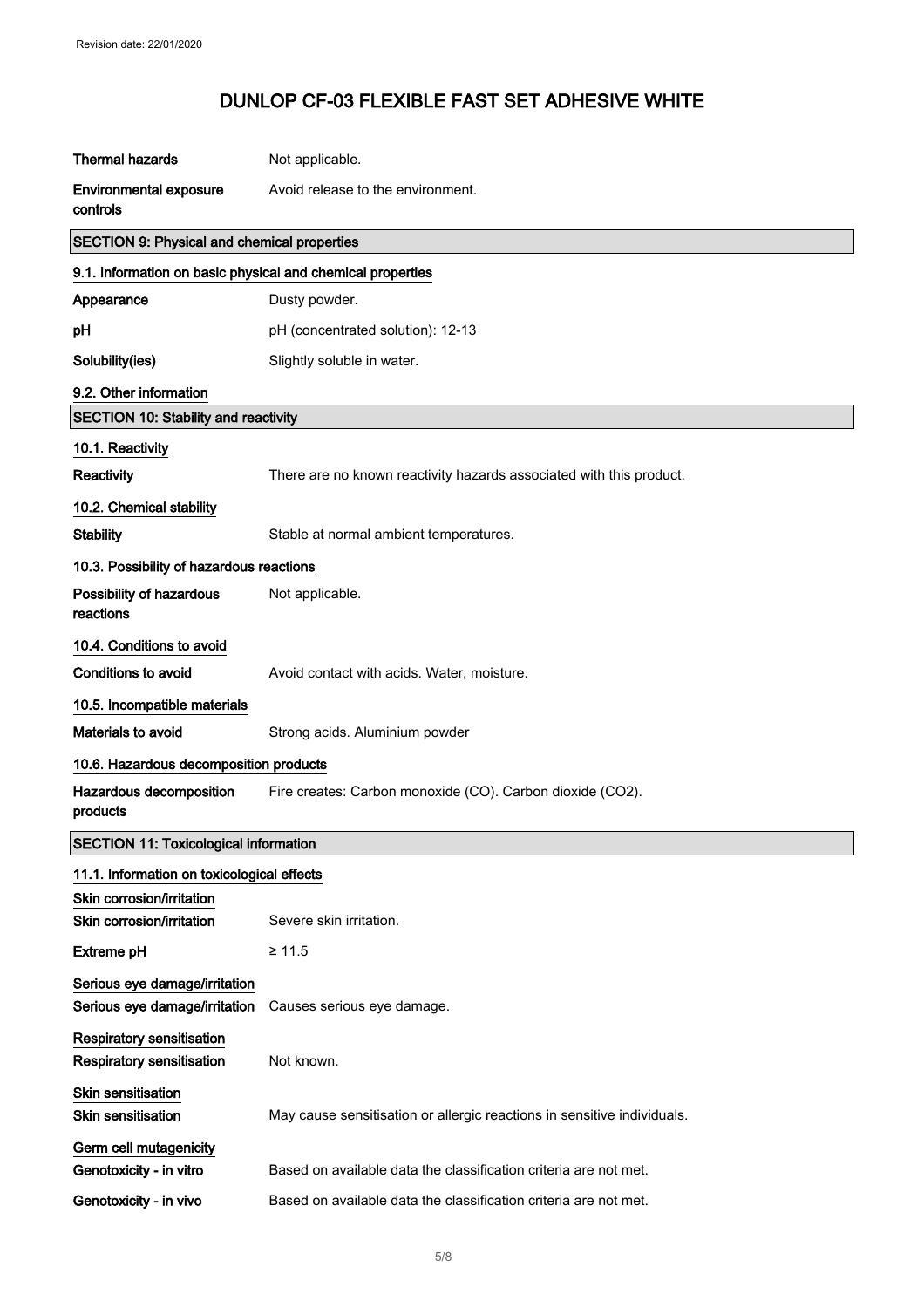| Carcinogenicity                                    |                                                                                                                                                                                                                                                                           |
|----------------------------------------------------|---------------------------------------------------------------------------------------------------------------------------------------------------------------------------------------------------------------------------------------------------------------------------|
| Carcinogenicity                                    | Based on available data the classification criteria are not met.                                                                                                                                                                                                          |
| Reproductive toxicity                              |                                                                                                                                                                                                                                                                           |
| Reproductive toxicity - fertility                  | Based on available data the classification criteria are not met.                                                                                                                                                                                                          |
| Specific target organ toxicity - single exposure   |                                                                                                                                                                                                                                                                           |
| STOT - single exposure                             | Based on available data the classification criteria are not met.                                                                                                                                                                                                          |
| Specific target organ toxicity - repeated exposure |                                                                                                                                                                                                                                                                           |
| STOT - repeated exposure                           | Not classified as a specific target organ toxicant after repeated exposure.                                                                                                                                                                                               |
| <b>Aspiration hazard</b>                           |                                                                                                                                                                                                                                                                           |
| <b>Aspiration hazard</b>                           | Not relevant.                                                                                                                                                                                                                                                             |
| Inhalation                                         | May cause respiratory system irritation. May cause damage to mucous membranes in nose,<br>throat, lungs and bronchial system. Harmful: danger of serious damage to health by prolonged<br>exposure through inhalation.                                                    |
| Ingestion                                          | Ingestion may cause severe irritation of the mouth, the oesophagus and the gastrointestinal<br>tract.                                                                                                                                                                     |
| Skin contact                                       | The product contains a small amount of sensitising substance. May cause sensitisation or<br>allergic reactions in sensitive individuals.                                                                                                                                  |
| Eye contact                                        | Risk of serious damage to eyes. May cause chemical eye burns.                                                                                                                                                                                                             |
| Acute and chronic health<br>hazards                | Repeated exposure in excess of the WEL has been linked with rhinitis and coughing. Skin<br>exposure has been linked to allergic chromium dermatitis.                                                                                                                      |
|                                                    |                                                                                                                                                                                                                                                                           |
| <b>SECTION 12: Ecological information</b>          |                                                                                                                                                                                                                                                                           |
| Ecotoxicity                                        | The product may affect the acidity (pH) of water which may have hazardous effects on aquatic<br>organisms.                                                                                                                                                                |
| 12.1. Toxicity                                     |                                                                                                                                                                                                                                                                           |
| Toxicity                                           | The product is not expected to be hazardous to the environment (LC50 aquatic toxicity rating<br>not determined). The addition of cement based product to water will, however, cause the pH<br>to rise and may, therefore, be toxic to aquatic life in some circumstances. |
| 12.2. Persistence and degradability                |                                                                                                                                                                                                                                                                           |
| Persistence and degradability                      | Not relevant. After hardening, cement presents no toxicity risks. There are no data on the<br>degradability of this product.                                                                                                                                              |
| 12.3. Bioaccumulative potential                    |                                                                                                                                                                                                                                                                           |
| <b>Bioaccumulative potential</b>                   | No data available on bioaccumulation.                                                                                                                                                                                                                                     |
| 12.4. Mobility in soil                             |                                                                                                                                                                                                                                                                           |
| <b>Mobility</b>                                    | The product is non-volatile. The product is insoluble in water and will sediment in water<br>systems.                                                                                                                                                                     |
| 12.5. Results of PBT and vPvB assessment           |                                                                                                                                                                                                                                                                           |
| Results of PBT and vPvB<br>assessment              | Not relevant.                                                                                                                                                                                                                                                             |
| 12.6. Other adverse effects                        |                                                                                                                                                                                                                                                                           |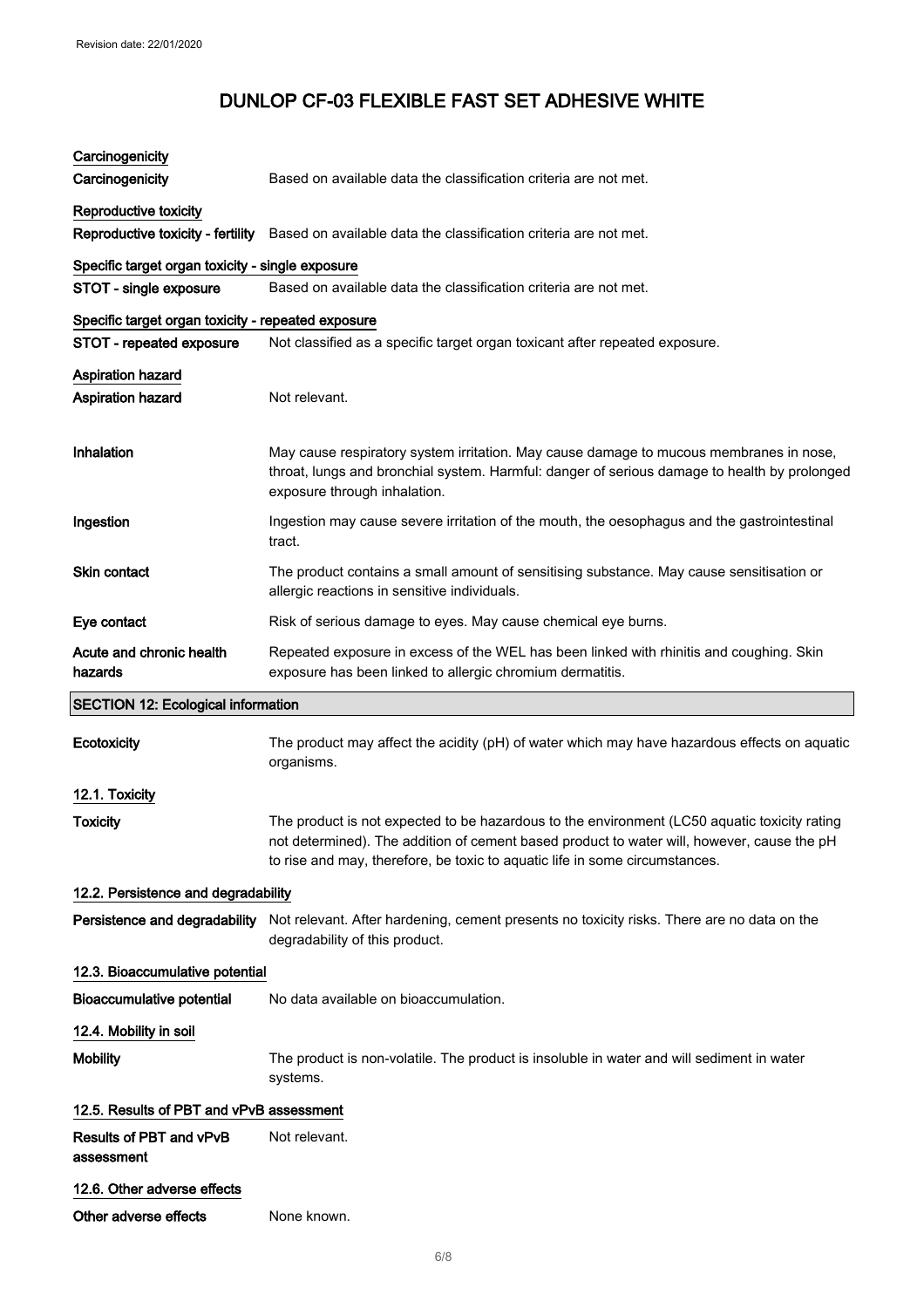## SECTION 13: Disposal considerations

| 13.1. Waste treatment methods            |                                                                                                                                                                                                                                                                                                                                                                                                                                          |
|------------------------------------------|------------------------------------------------------------------------------------------------------------------------------------------------------------------------------------------------------------------------------------------------------------------------------------------------------------------------------------------------------------------------------------------------------------------------------------------|
| Disposal methods                         | Dispose of waste to licensed waste disposal site in accordance with the requirements of the<br>local Waste Disposal Authority. Product that contains >2ppm CrVI should be disposed of<br>according to local legislation or should be treated with a reducing agent before use. Product<br>that is within shelf life may be hydrated with water and disposed of according to local<br>legislation. The hydrated product is not hazardous. |
| <b>SECTION 14: Transport information</b> |                                                                                                                                                                                                                                                                                                                                                                                                                                          |

| General                                                                                        | The product is not covered by international regulations on the transport of dangerous goods<br>(IMDG, IATA, ADR/RID). |
|------------------------------------------------------------------------------------------------|-----------------------------------------------------------------------------------------------------------------------|
| Road transport notes                                                                           | Not classified.                                                                                                       |
| Rail transport notes                                                                           | Not classified.                                                                                                       |
| Sea transport notes                                                                            | Not classified.                                                                                                       |
| Air transport notes                                                                            | Not classified.                                                                                                       |
| 14.1. UN number                                                                                |                                                                                                                       |
| Not applicable.                                                                                |                                                                                                                       |
| 14.2. UN proper shipping name                                                                  |                                                                                                                       |
| Not applicable.                                                                                |                                                                                                                       |
| 14.3. Transport hazard class(es)                                                               |                                                                                                                       |
| Not applicable.                                                                                |                                                                                                                       |
| <b>Transport labels</b><br>No transport warning sign required.                                 |                                                                                                                       |
| 14.4. Packing group                                                                            |                                                                                                                       |
| Not applicable.                                                                                |                                                                                                                       |
| 14.5. Environmental hazards                                                                    |                                                                                                                       |
| Environmentally hazardous substance/marine pollutant<br>No.                                    |                                                                                                                       |
| 14.6. Special precautions for user                                                             |                                                                                                                       |
| Not applicable.                                                                                |                                                                                                                       |
|                                                                                                | 14.7. Transport in bulk according to Annex II of MARPOL and the IBC Code                                              |
| Transport in bulk according to Not applicable.<br>Annex II of MARPOL 73/78<br>and the IBC Code |                                                                                                                       |
| <b>SECTION 15: Regulatory information</b>                                                      |                                                                                                                       |
|                                                                                                | 15.1. Safety, health and environmental regulations/legislation specific for the substance or mixture                  |

National regulations The Chemicals (Hazard Information and Packaging for Supply) Regulations 2009 (SI 2009 No. 716).